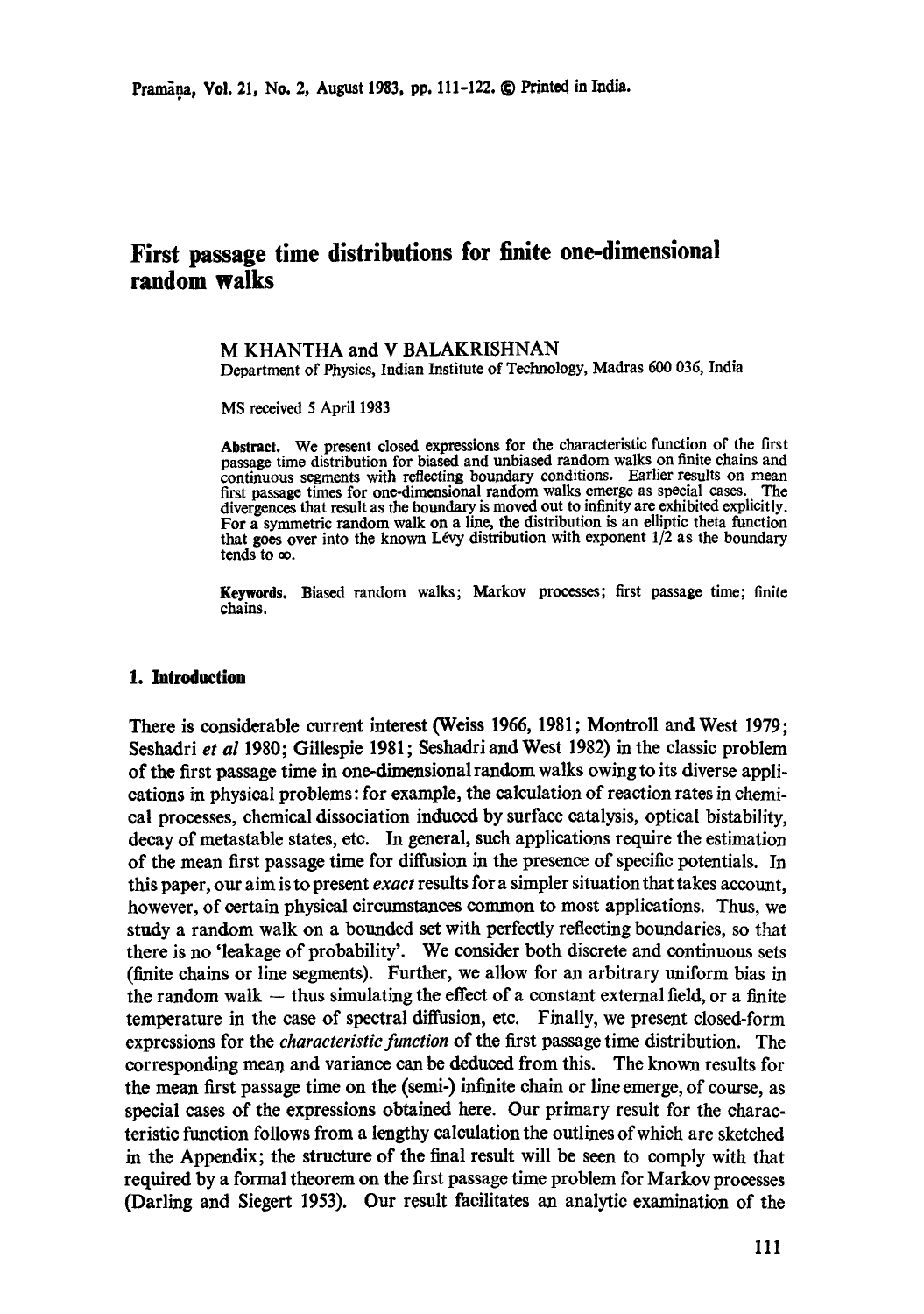effects of the finite 'probability-conserving' boundary and of the superposed drift on the distribution of the first passage time.

The standard procedure (Pontryagin *et al* 1933; Stratonovich 1963) used in solving first passage time problems for a continuous Markov process whose conditional density satisfies a Fokker-Planck equation is *via* the solution of the adjoint equation. Our procedure, however, will be to present first the results for random walk on a discrete chain (a somewhat more difficult case), and then to pass to the continuum limit. We shall exploit for this purpose our recent exact solution (Khantha and Balakrishnan 1983) of the biased random walk problem on finite chains, obtained in the context of the frequency-dependent hopping conductivity in a bond-percolation model as well as the study of a spectral diffusion problem.

## **2. Biased random walk on a finite chain**

We consider first a biased random walk on a finite chain with site label  $m = 0, 1$ , .., N (the lattice constant a being set equal to unity for convenience), *via* nearestneighbour jumps at an average rate 2*W* and respective *a priori* probabilities  $(1+g)/2$ and  $(1 - g)/2$  for jumps to the right and left, with  $-1 < g < 1$ . The end points of the chain are reflecting boundaries. Let  $Q(m, t | m_0)$  dt be the probability of reaching m for the first time in the time interval  $(t, t + dt)$  starting from  $m_0$  at  $t = 0$ , where  $0 \leq m_0 < m \leq N$ . (The solution for  $m_0 > m$  can be deduced from this with the help of a symmetry present in the problem.) Let  $P(m, t | m_0)$  denote the conditional probability of finding the walker at the point  $m$  at time  $t$ , given that she starts from  $m_0$  at  $t = 0$ . Then, *because* the simple random walk under consideration is a *Markov chain\*, Q* is related to *P via* the Siegert equation (Siegert 1951 ; Montroll and West 1979)

$$
P(m_1, t | m_0) = \int_0^t P(m_1, t - t' | m) Q(m, t' | m_0) dt', m_0 < m \leq m_1.
$$
 (1)

Hence, in terms of the corresponding Laplace transforms,

$$
\tilde{Q}(m, u \mid m_0) = \tilde{P}(m_1, u \mid m_0) / \tilde{P}(m_1, u \mid m), m_0 < m \leq m_1,
$$
 (2)

where u is the transform variable. Analytic continuation to  $u = i\omega$  will now yield the characteristic function of the distribution  $Q(m, t | m_0)$  since the latter is defined only for positive values of t. The first passage to the point m from a point  $m_0 < m$ (with  $0 \le m_0 < m < N$ ) involves the consideration of a random walk in the restricted range  $[0, m]$  with an absorbing barrier at m. (We have already specified that 0 is a reflecting barrier.) Though  $\widetilde{P}(m_1, u | m_0)$  depends explicitly on  $m_1$  and N (the loca-

<sup>\*</sup>The non-Markov case, in particular the one in which the sequence of steps exhibits a memory in time as governed by a renewal process with a non-exponential pausing time distribution, is of interest in its own right. Some results for mean first passage times in such 'continuous time random walks' on an infinite chain have been **given in** Weiss (1981) using a generalised master equation. We have recently obtained an exact solution for  $\tilde{Q}$  in the case of a general CTRW by other methods. These results will be reported separately (Balakrishnan and Khantha 1983).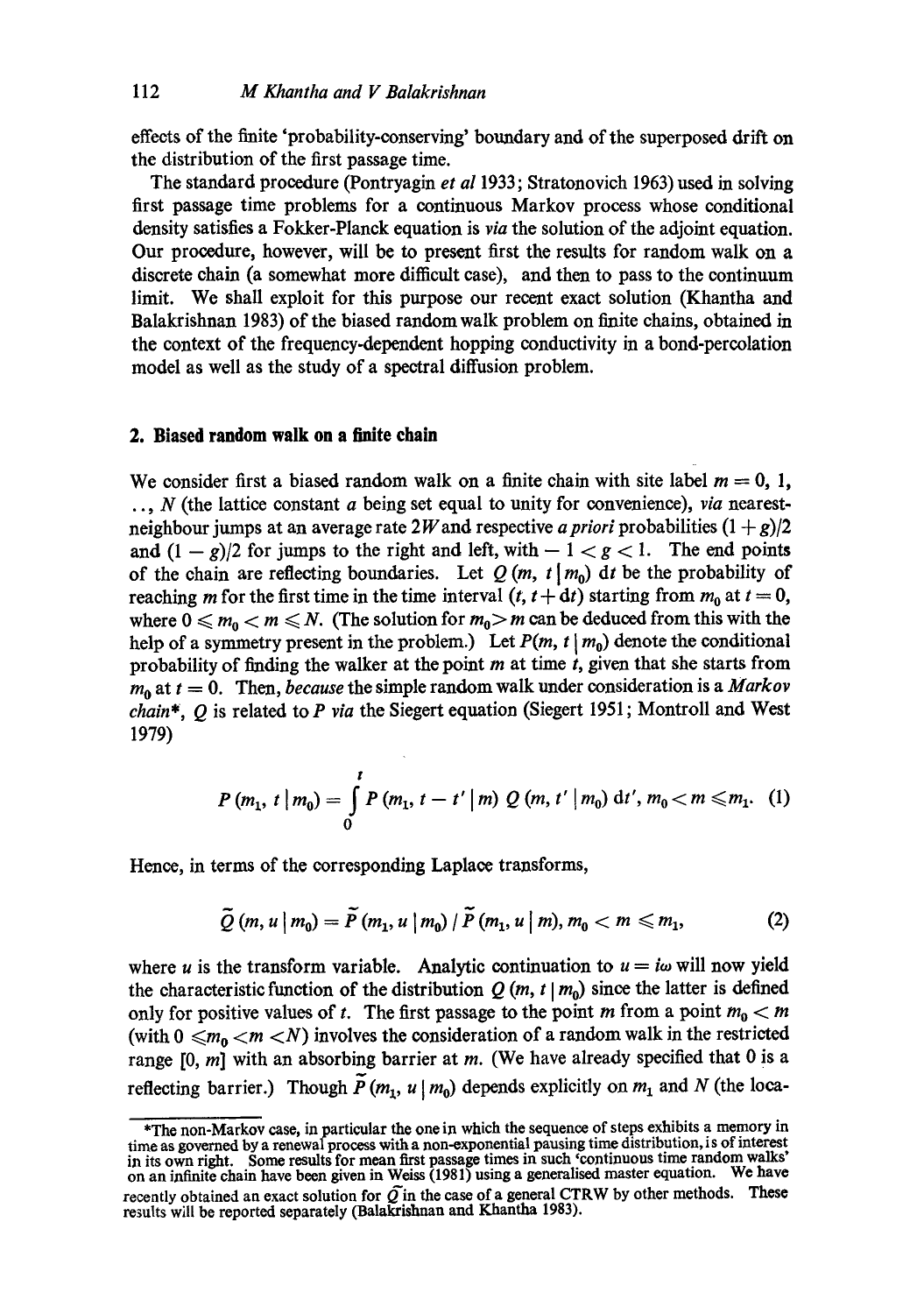tion of the boundary on the right), one would expect the dependence on  $m_1$  and N to cancel out in the ratio on the right side of (2):  $\tilde{Q}$  (m, u | m<sub>0</sub>) must depend only on  $m_0$ , m and the reflecting barrier at the origin; as  $0 \le m_0 < m$ , the effects of any boundary at a site to the right of m will not appear in  $Q(m, t | m_0)$ .

The mean first passage time from  $m_0$  to m is given by

$$
E [(t (m_0 \rightarrow m)] = - \lim_{u \rightarrow 0} \partial \tilde{Q} (m, u | m_0) / \partial u,
$$
 (3)

while the second moment is

$$
E[t^2(m_0 \to m)] = \lim_{u \to 0} \partial^2 \widetilde{Q} / \partial u^2, \qquad (4)
$$

provided these limits exist. As  $E[t]$ ,  $E[t^2]$ , etc. diverge in certain simple situations corresponding to random walks on an infinite chain (see below), it is advantageous and instructive to derive first the exact results for a finite chain and then pass to the appropriate limit carefully so as to bring out the origin of these divergences.

As already mentioned in  $\S 1$ , we now employ in (2) the solution we have obtained for  $\tilde{P}(m, u \mid m_0)$  (Khantha and Balakrishnan 1983). The derivation of this solution is outlined in the Appendix. It turns out that the result can be written very compactly if we identify certain convenient variables. Accordingly, let us eharaeterise the bias by the parameter  $a = arc \tanh g$ , so that the ratio of the probability of a jump to the right to that of a jump to the left is  $(1 + g)/(1 - g) = \exp(2a) = f$ . We further define the quantity  $\zeta_0 = \text{arc} \cosh (1 + u/2W)$ , and finally introduce the variable  $\zeta$  defined by cosh  $\zeta = \cosh \zeta_0 \cosh a = (1 + u/2W)/(1 - g^2)^{1/2}$ . (As the Laplace transform is initially defined (is analytic) in a right half plane in  $u$ , it is appropriate to use hyperbolic functions. Note also that  $\xi \rightarrow \xi_0$  when there is no bias). Then, for  $0 \le m$ ,  $m_0 \le N$ , our answer for  $\tilde{P}$  reads

$$
\tilde{P}(m, u \mid m_0) = f^{(m-m_0)/2} \left[ \sinh (N - m_0 + 1) \xi - \sqrt{f} \sinh (N - m_0) \xi \right]
$$
  
 
$$
\times \left[ \sqrt{f} \sinh (m_0 + 1) \xi - \sinh m_0 \xi \right] / [u \sinh \xi \sinh (N + 1) \xi], \quad (5)
$$

where  $m_{>} = \max (m, m_0)$  and  $m_{<} = \min (m, m_0)$ . This representation of  $\tilde{P}$  is in conformity with a general theorem on the structure of the Laplace transform of the conditional probability density for a temporally homogeneous Marker process (Darling and Siegert 1953; Siegert 1951). According to this thorem,  $\tilde{P}$  (*m, u* | *m*<sub>0</sub>) for such a process can always be written as a product of a function of  $m$  and a function of  $m_0$ . The proof of the theorem is based on the Siegert equation given earlier, and is valid for solutions on finite or infinite intervals. Our solution for  $\tilde{P}(m, u | m_0)$  in (5) is explicitly a product of two such factors: one of them is a function of  $m<sub>></sub>$  (and the right boundary at N), while the other is a function of  $m$  (and the left boundary at 0).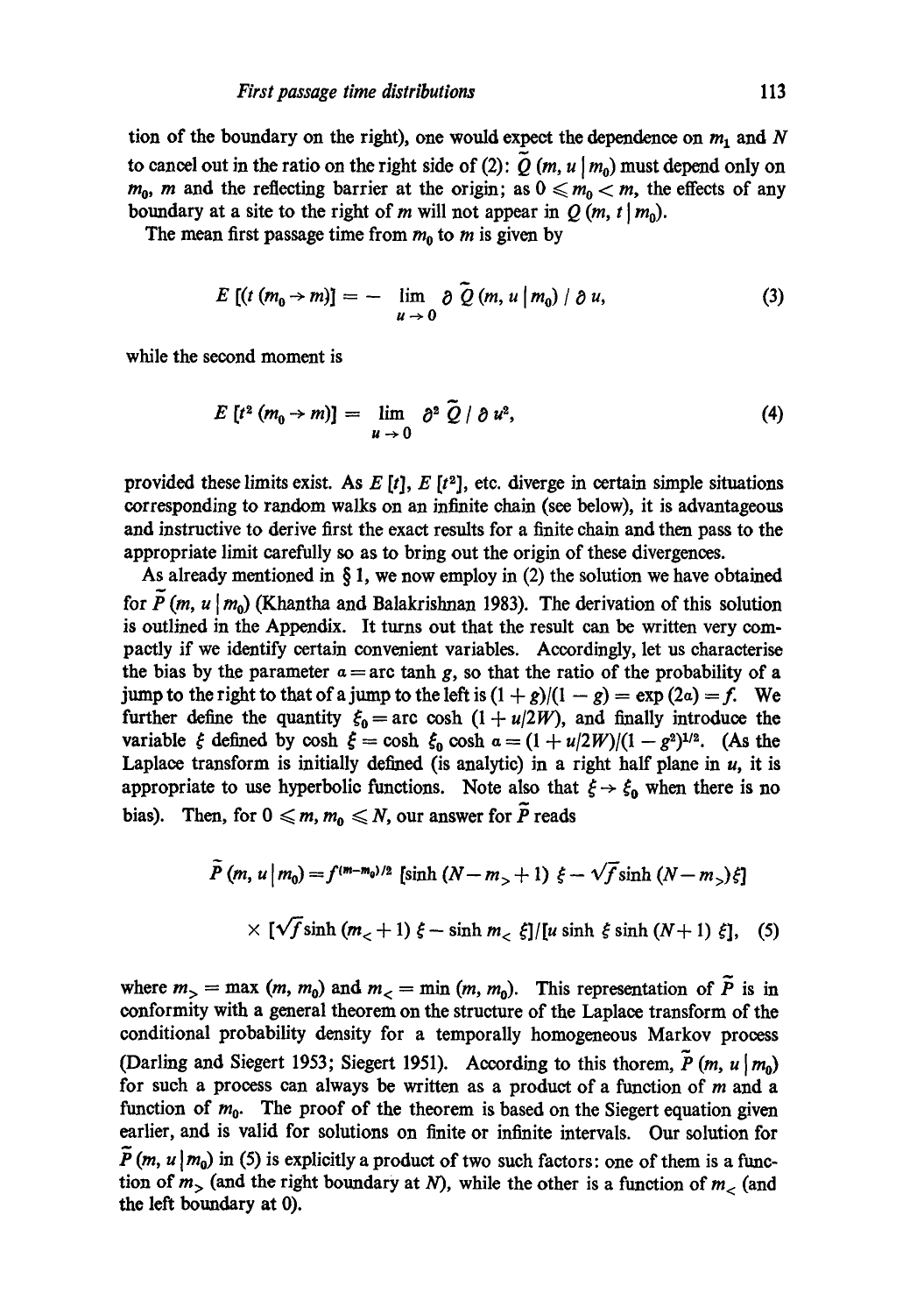Substitution of (5) in (2) yields, for  $0 \le m_0 < m \le N$ ,

$$
\widetilde{Q}(m, u \mid m_0) = f^{(m-m_0)/2} \left[ \frac{\sqrt{f} \sinh (m_0 + 1) \xi - \sinh m_0 \xi}{\sqrt{f} \sinh (m+1) \xi - \sinh m \xi} \right].
$$
 (6)

This is (after a straightforward analytic continuation to  $u = i\omega$ ) the desired result for the charaoteristio function of the first passage time distribution in the presence of a reflecting barrier at the point 0. For a first passage from  $m_0$  to m with  $0 \le m_0$  <  $m < N$ , the barrier at N is irrelevant, as already stated. The effect of the bias is measured by the deviation of the quantity f from unity, or, more accurately, of  $\alpha$ from zero (recall that  $f = \exp(2a)$ ). For instance, in the application of the random walk model to the problem of spectral diffusion (Alexander *et al* 1978, 1981) at a finite temperature  $T$ , involving the non-radiative transfer of energy among a set of energy levels in a system with level spacing  $\Delta$ , the parameter  $\alpha$  is equal to  $\Delta/KT$ . The unbiased case then corresponds to the  $T \rightarrow \infty$  limit in which all the levels have equal occupation probabilities.

The mean first passage time corresponding to the characteristic function (6) is, using  $(3)$ ,

$$
E\left[t\left(m_0\rightarrow m\right)\right] = \frac{1}{2W}\frac{\left(f+1\right)}{\left(f-1\right)}\left[\left(m-m_0\right) - \frac{\left(f^{-m}-f^{-m_0}\right)}{\left(f-1\right)}\right], \quad (0 \le m_0 < m). \quad (7)
$$

A result equivalent to (7) is already known (see, *e.g.,* Parzen 1962)\* for a discretetime random walk on the set  $\{0, 1, ..., N\}.$ 

## **3. The continuum limit**

The solution to the first passage time problem for diffusion on a finite segment  $(0 \le x \le L)$  with reflecting boundary conditions can be obtained by proceeding to the continuum limit of the foregoing. Let the lattice spacing  $a \rightarrow 0$ , the bias factor  $g \to 0$ , the jump rate  $W \to \infty$  and the number of sites  $N \to \infty$  such that the following quantities are finite, the segment length  $L = \lim_{n \to \infty} Na$ , the diffusion constant  $D = \lim_{h \to 0} Wa^2$ , and the drift velocity  $c = \lim_{h \to 0} 2 Wag$ .  $(c > 0$  signifies a drift to the right,  $c < 0$  a drift to the left. We use the term bias for a random walk on a discrete chain, and drift when referring to diffusion on a continuous line. Further, in the discrete case,  $D = Wa^2$  is the static diffusion constant on an infinite chain) Alternatively, one may employ the continuum version of (2) after solving for the Laplace transform  $\tilde{P}(x, u | x_0)$  of the conditional probability density from the Smoluchowski equation

$$
(D d^2/dx^2 - c d/dx - u) \tilde{P} = -\delta (x - x_0),
$$
\n(8)

<sup>\*</sup>In Parzon 1962 (see equation (7.29) therein), this result has been derived by solving the recursion relation obeyed by  $E[t(m_0 \rightarrow m)]$  in the variable  $m_0$ . (The numerator of the first factor on the right in that equation should read  $p$  instead of  $q$ .)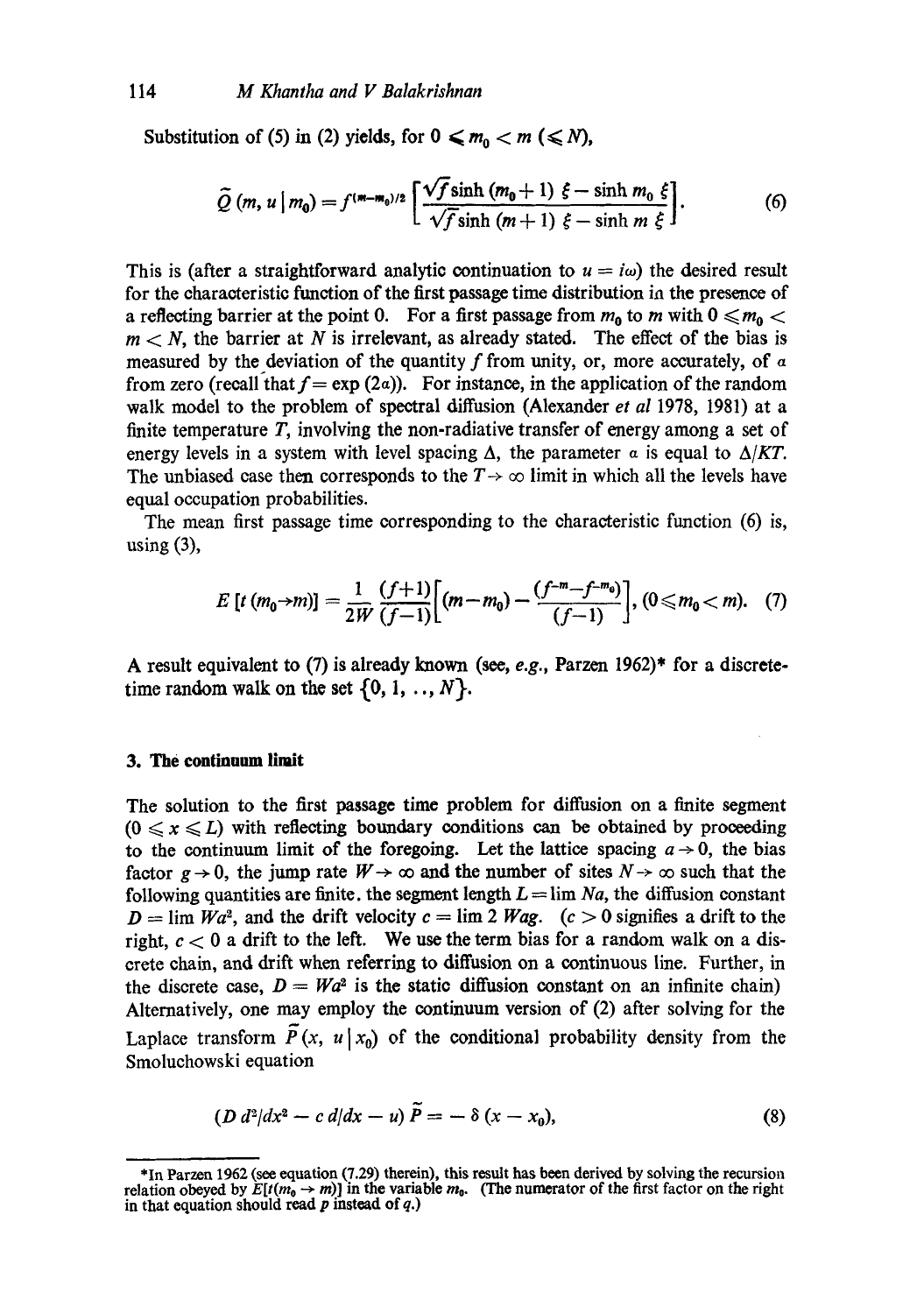with the reflecting boundary conditions

$$
(D d/dx - c) P = 0,
$$
\n(9)

at  $x = 0$  and L for all u. Let  $Q(x, t | x_0)$  dt be the probability of reaching the point x for the first time in the interval  $(t, t + dt)$  starting from the point  $x_0 < x$  at  $t = 0$ . We find the following solution for  $\tilde{Q}$ :

$$
\widetilde{Q}(x, u \mid x_0) = \left[ \frac{R \cosh (Rx_0) + (c/2D) \sinh (Rx_0)}{R \cosh (Rx) + (c/2D) \sinh (Rx)} \right] \times
$$
  
exp [c (x - x<sub>0</sub>)/2 D] (0 \le x<sub>0</sub> < x), (10)

where  $R = R(u) = (c^2 + 4 u D)^{1/2}/2D$ . This last quantity can be recast in the form  $R = (1 + 2 u \tau)^{1/2}/\lambda$ , where  $\tau = 2D/c^2$  (= lim 1/(2W g<sup>2</sup>)) and  $\lambda = 2D/c$  (= lim a/g) respectively define natural time and length scales for diffusion with drift.  $Q(x, i\omega | x_0)$ is the characteristic function of the first passage time distribution from  $x_0$  to  $x$  ( $0 \le x_0$ )  $\langle x \rangle$  in the presence of a reflecting barrier at the origin. As in the discrete case, the barrier on the right at  $L$  is irrelevant in this context, and (10) is valid even for a first passage from  $x_0$  to x on a semi-infinite line [0,  $\infty$ ] with a reflecting barrier at the origin.

Using (3) and (4), the mean and variance of the distribution  $Q(x, t | x_0)$  are found to be respectively

$$
E\left[t\left(x_0\rightarrow x\right)\right] = \frac{(x-x_0)}{c} + \frac{1}{2}\tau\left[\exp\left(-2x/\lambda\right) - \exp\left(-2x_0/\lambda\right)\right] \tag{11}
$$

and 
$$
\text{Var } [t (x_0 \to x)] = \tau \left[ \left\{ \frac{x}{c} + \left( \tau + \frac{2x}{c} \right) \exp(-2x/\lambda) + \frac{1}{4} \tau \exp(-4x/\lambda) \right\} - \left\{ x \to x_0 \right\} \right].
$$
 (12)

#### **4. Infinite random walks**

According to Polya's classic result (Polya 1921), the mean first passage time from  $m_0$  to m ( $m_0 < m$ ), or from  $x_0$  to  $x (x_0 < x)$ , for a random walk on a (semi-)infinite chain or line is *infinite* if the bias (or drift) is zero; it is finite if the bias or drift is to the right. (We shall comment shortly on what happens when the bias is to the left.) For the discrete chain the emergence of these results is conveniently exhibited with the help of the general formula in (7) if we first translate the origin to the point-M and eventually let  $M \rightarrow +\infty$ . When the bias is to the right  $(0 < g < 1,$ or  $1 < f < \infty$ , or  $0 < a < \infty$ ), we find

$$
E\left[t\left(m_0\rightarrow m\right)\right] = \left(m - m_0\right)/(2Wg) + O\left[\exp\left(-2Ma\right)\right]
$$
\n
$$
\rightarrow \left(m - m_0\right)/(2Wg) \qquad \left(-\infty < m_0 < m\right). \tag{13}
$$
\n
$$
M \rightarrow \infty
$$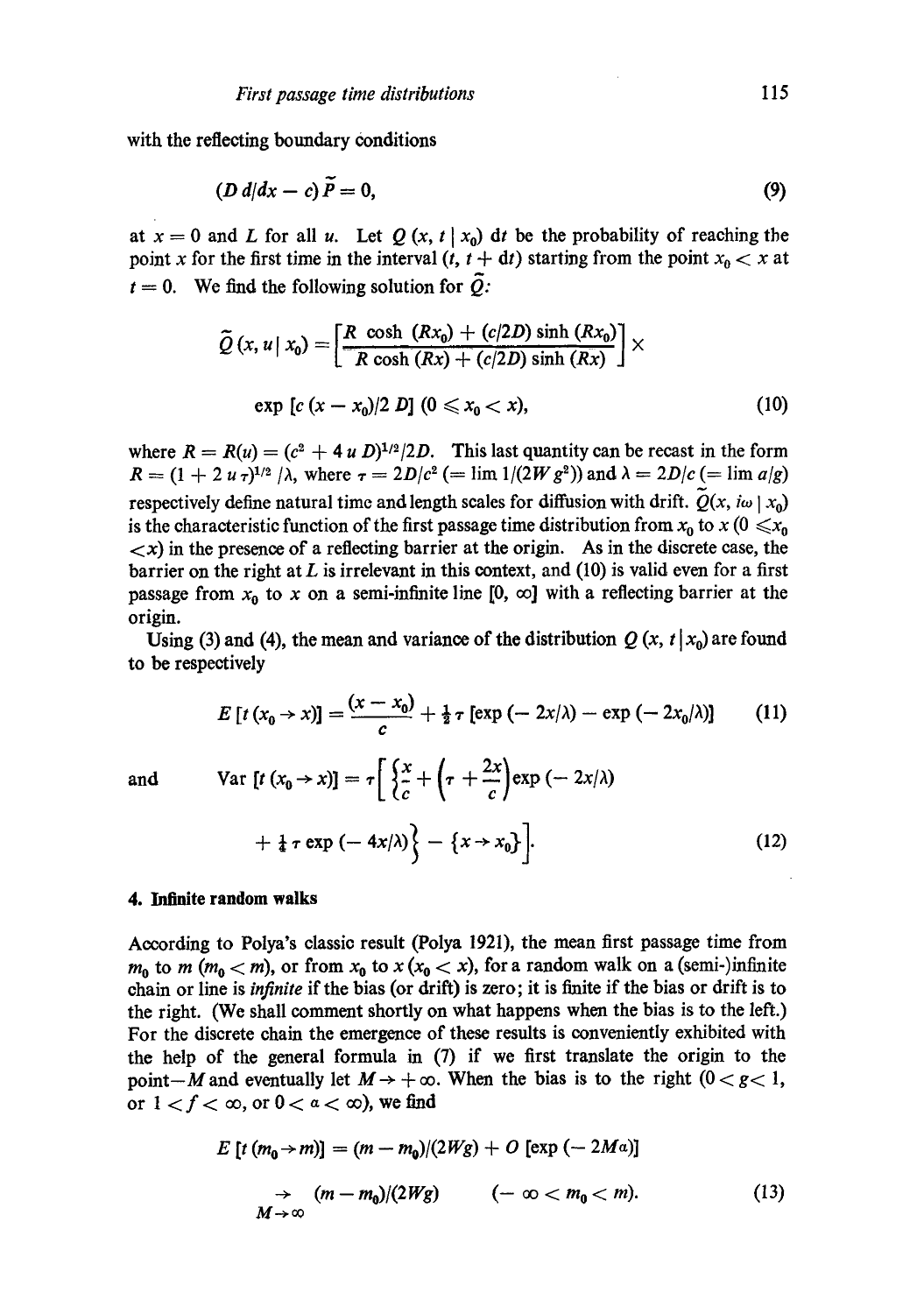The corresponding variance in the limit  $M \to \infty$  is

$$
\text{Var}\left[t\ (m_0\!\rightarrow\! m)\right]=(m-m_0)/(4W^2g^3)\quad(-\infty
$$

The continuum analogues of (13) and (14) for diffusion with a drift to the right  $(c > 0)$  on an infinite line are obtained similarly, using (11) and (12). We find

$$
E[t(x_0 \to x)] = (x - x_0)/c \qquad \qquad (-\infty < x_0 < x), \qquad \qquad (15)
$$

and 
$$
Var [t (x_0 \to x)] = 2D (x - x_0)/c^3
$$
  $(-\infty < x_0 < x).$  (16)

When the bias is zero  $(g = 0, f = 1, \alpha = 0)$ , we find

$$
E\left[t\left(m_{\mathbf{0}}\rightarrow m\right)\right]\rightarrow M\left(m-m_{0}\right)/W\qquad\qquad\left(-M\ll m_{0}
$$

which diverges *linearly* as  $M \rightarrow \infty$ . On the other hand, for a bias to the left  $(-1 < g < 0$ , or  $0 < f < 1$ , or  $-\infty < a < 0$ ),

$$
E\left[t\left(m_{0} \rightarrow m\right)\right] \rightarrow O\left[\exp\left(2M \mid \alpha\right)\right] \qquad \left(-M \ll m_{0} < m\right),\tag{18}
$$

which diverges *exponentially* as the boundary is moved out to infinity on the left. What is happening is best understood as follows. The characteristic function for first passage on the (semi-) infinite chain is found from (6) by replacing m and  $m_0$  by  $m + M$  and  $m_0 + M$  respectively, and then taking the limit  $M \rightarrow +\infty$ . We obtain

$$
\widetilde{Q}(m,u\mid m_0)=f^{(m-m_0)/2}\left[\frac{u+2 W-(u^2+4 u W+4 W^2 g^2)^{1/2}}{2 W(1-g^2)^{1/2}}\right]^{m-m_0},\tag{19}
$$

which is *apparently* valid for all f in  $0 < f < \infty$ , or  $-1 < g < +1$ , *i.e.* for left, right, or zero bias. Now, an examination of the general formula of (2) in the limit  $u \rightarrow 0$  immediately reveals that

$$
\tilde{Q}(m, 0 \mid m_0) = \lim_{u \to 0} \frac{\left\{u^{-1} P^{\text{st}}(m_1)}{u^{-1} P^{\text{st}}(m_1)}\right\}}{1} = 1, \tag{20}
$$

so that the Siegert equation ensures that the first passage time distribution is *inherently* normalised according to

$$
\int_{0}^{\infty} Q(m, t \mid m_0) dt = 1.
$$
 (21)

On the other hand, taking the limit  $u \rightarrow 0$  carefully in (19) yields

$$
\tilde{Q}(m, 0 \mid m_0) = \begin{cases} 1, \text{ for } f > 1 \text{ (or } g > 0) \\ f^{m-m_0} < 1 \text{, for } f < 1 \text{ (or } g < 0). \end{cases} \tag{22}
$$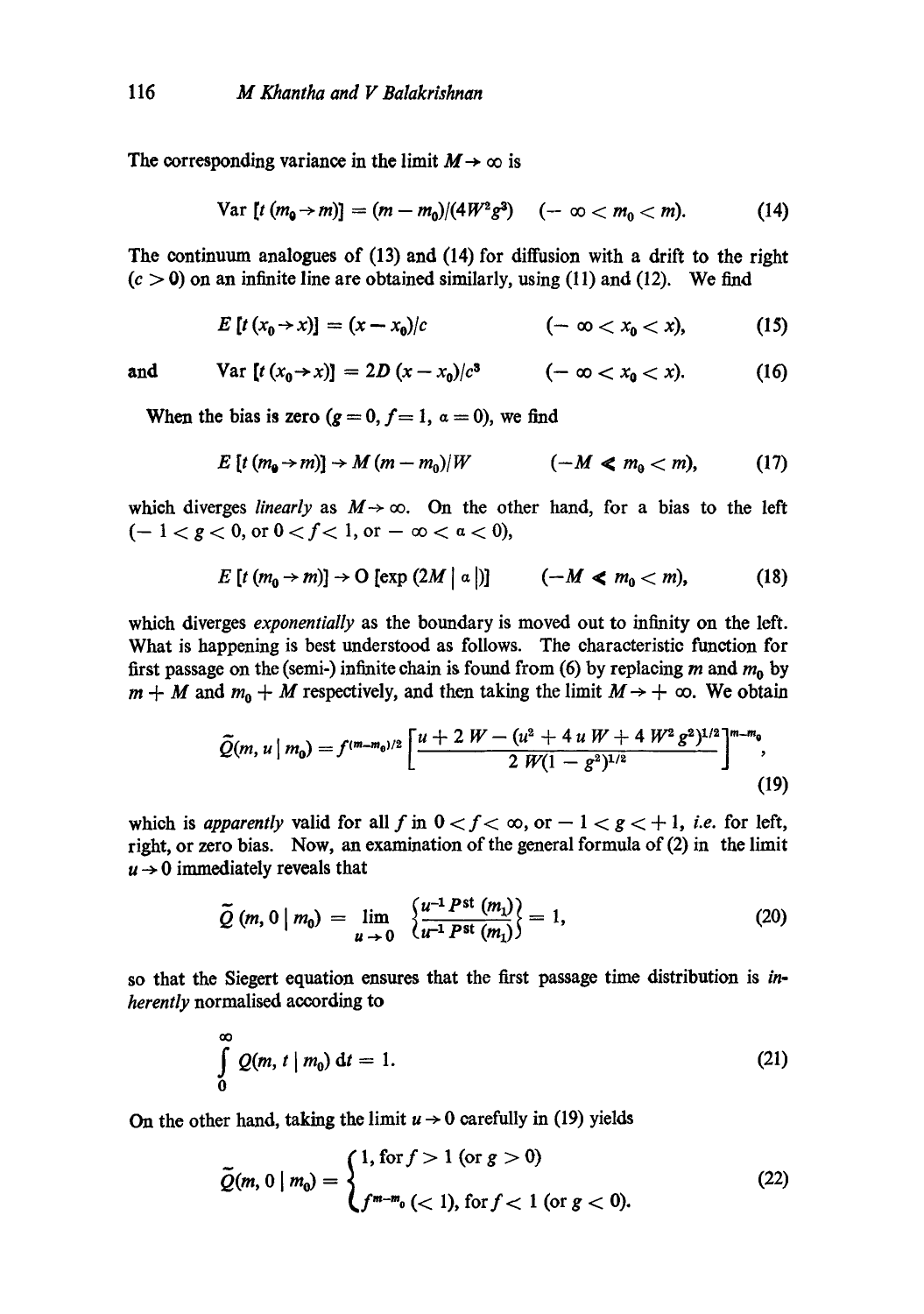The distribution is therefore not normalised to unity when the bias is to the left. The resolution of the paradox lies in the fact that, when the bias is to the left, a passage to the right (equivalently, absorption at a site  $m > m_0$ ) is not a *certain* event if the chain extends infinitely far to the left: *i.e..* 

$$
\int_{0}^{\infty} Q(m, t \mid m_0) \, \mathrm{d}t < 1 \tag{23}
$$

in that case. Therefore the first passage time from  $m_0$  to  $m > m_0$  is not a proper random variable in the sense of Darling and Siegert (1953), and its moments do not exist. This circumstance appears to have been overlooked by Montroll and West (1979), and hence the distribution function  $Q(m, t | m_0)$  and the mean first passage time obtained from it (see equations (6.14) and (6.16) in Montroll and West 1979) are not valid when the bias is to the left.\* For the sake of completeness, let us record the (known) expression for the first passage time distribution on the (semi-) infinite chain when the bias is to the right or is absent. This is the inverse transform of **(19):** 

$$
Q(m, t | m_0) = [(m - m_0)/t] f^{(m - m_0)/2}
$$
  
exp (- 2 W t)  $I_{m - m_0}$  [2 Wt (1 - g<sup>2</sup>)<sup>1/2</sup>] (-  $\infty < m_0 < m$ ). (24)

Here I, is the modified Bessel function of order r, and  $1 \le f < \infty$  or  $0 \le g < 1$ , as already explained. One may verify that the first moment of this distribution is  $(m - m_0)/(2Wg)$  when  $0 < g < 1$  and infinite when  $g = 0$ , in accord with the preceding remarks.

## **4. Symmetric random** walks

Going back to the finite chain considered earlier, taking the limit  $g \to 0$  ( $f \to 1$ ) gives very simple answers for unbiased or symmetric random walks. We find (for  $0 \leq m_0 < m$  as usual)

$$
E[t(m_0 \to m)] = [(m + \frac{1}{2})^2 - (m_0 + \frac{1}{2})^2]/(2 W),
$$
  
Var  $[t(m \to m)] = [(m + \frac{1}{2})^4 - (m_0 + \frac{1}{2})^4]/(6 W^2),$  (25)

and so on. The continuum analogues are, again with  $0 \le x_0 < x$ ,

$$
E[t(x_0 \to x)] = (x^2 - x_0^2)/(2 D),
$$
  
Var  $[t(x_0 \to x)] = (x^4 - x_0^4)/(6 D),$  etc. (26)

<sup>\*</sup>There are also typographical errors in (6.10) and (6.13)-(6.16) of that reference: *e.g.*,  $\eta$  /(1 --  $\eta$ ) should be replaced by its reciprocal in several places.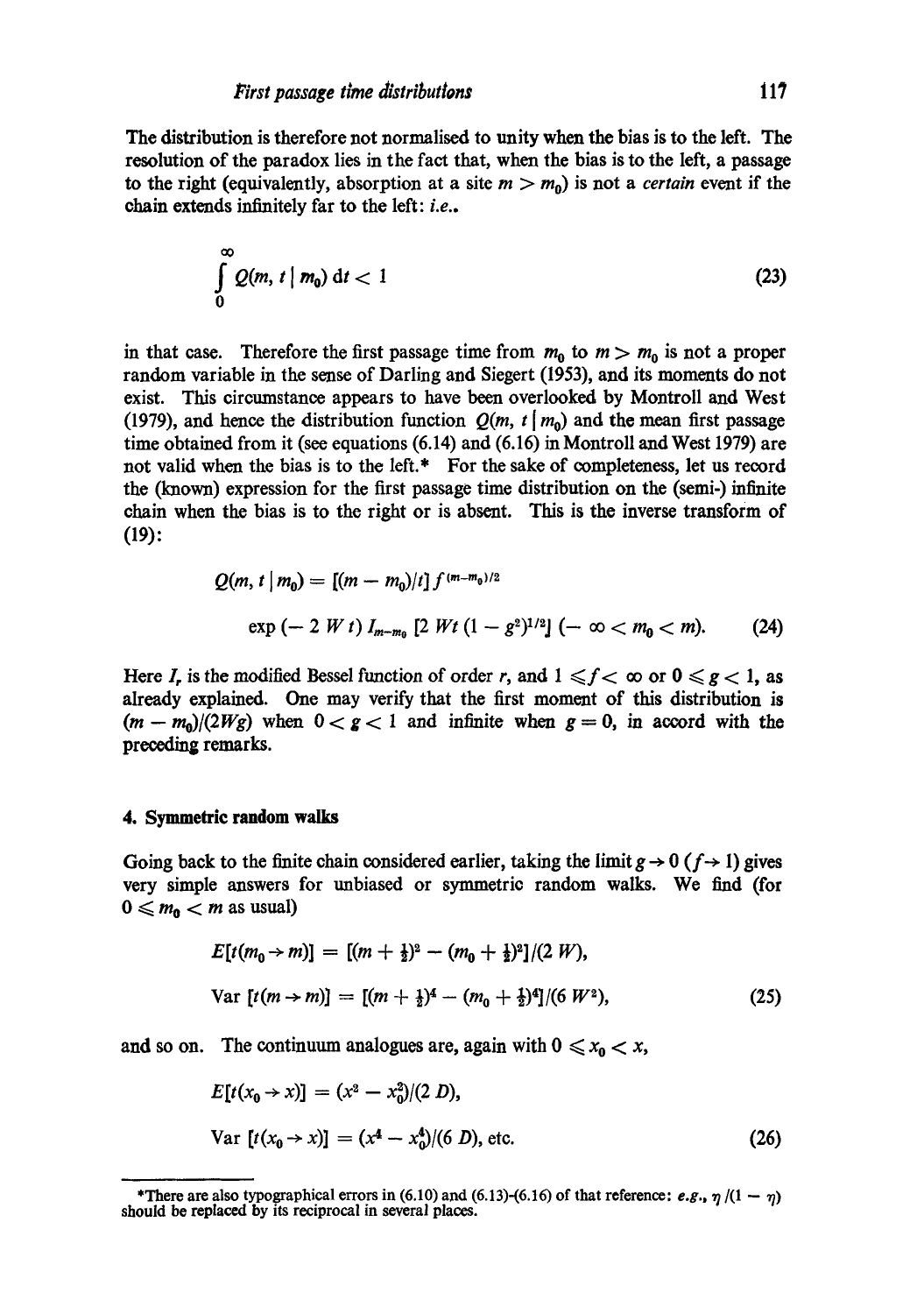The characteristic function  $\tilde{Q}$  in (6) itself reduces in this case to

$$
\widetilde{Q}(m, u \mid m_0) = \cosh (m_0 + \frac{1}{2}) \xi_0 / \cosh (m + \frac{1}{2}) \xi_0 \quad (0 \le m_0 < m), \quad (27)
$$

where cosh  $\zeta_0 = (1 + u/2W)$  as already defined. The first passage time distribution can then be written as

$$
Q(m, t | m_0) = (1/t) \exp(-2 Wt) \sum_{r=0}^{\infty} (-1)^r [a_r \{I_{a_r} (2 Wt) + I_{b_r} (2 Wt) \} + (2 m_0 + 1) I_{b_r} (2 Wt)],
$$
\n(28)

where  $a_r = (m - m_0) + (2m + 1) r$ ,  $b_r = a_r + 2 m_0 + 1$ . (29)

The continuum version of (27) is

$$
Q(x, u \mid x_0) = \cosh (ux_0^2/D)^{1/2} / \cosh (ux^2/D)^{1/2} \quad (0 \le x_0 < x). \tag{30}
$$

Inversion of the transform yields (Oberhettinger and Badii 1973)

$$
Q(x, t \mid x_0) = \frac{D}{x} \frac{\partial}{\partial x_0} \theta_1 \left(\frac{x_0}{2x} \middle| \frac{Dt}{x^2}\right), \qquad (0 \leq x_0 < x), \qquad (31)
$$

where  $\theta_1$  is the elliptic theta function of the first kind. As before, if we shift the origin to the point  $-L$  and let L become very large, we can find the form of the 'correction' to the known result for an infinite line (see, *e.g.,* Feller 1966; It6 and McKean 1974) owing to the introduction of a (distant) boundary. We get

$$
Q(x, t | x_0) = (x - x_0)(4\pi Dt^3)^{-1/2} \exp [-(x - x_0)^2/(4Dt)]
$$
  
+ O [exp (- L<sup>2</sup>/Dt)], (- L < x<sub>0</sub> < x). (32)

The term that survives when  $L \rightarrow +\infty$  is the familiar one-sided Lévy distribution (in the *time t)* with exponent 1/2, all of whose moments diverge. To get an idea of the effect of introducing a reflecting barrier, we have plotted in figure 1 the first passage time distribution function for drift-free diffusion on a line. Curve (a) is the Lévy distribution that applies when the line extends infinitely far to the left of the starting point  $x_0$ . Curve (b) represents the other extreme in which the confining barrier is at  $x_0$  itself. All other intermediate cases, in which the barrier is at a finite distance to the left of  $x_0$ , fall in between these two extremes.\* The *exponential* fall off as  $t \to \infty$  in the case of a finite barrier changes to a power law ( $\sim t^{-3/2}$ ) when the barrier is moved out to infinity--causing, incidentally, the divergence of the moments of the distribution.

<sup>\*</sup>For numerical accuracy, in the ease of a finite boundary (as in figure lb) one must use different representations for the  $\theta_1$  function in different time regimes: for small t, an expansion in terms of the form  $t^{-3/2}$  exp  $(-\mu_n / t)$ ; for large t, of the form exp  $(-\lambda_n t)$ .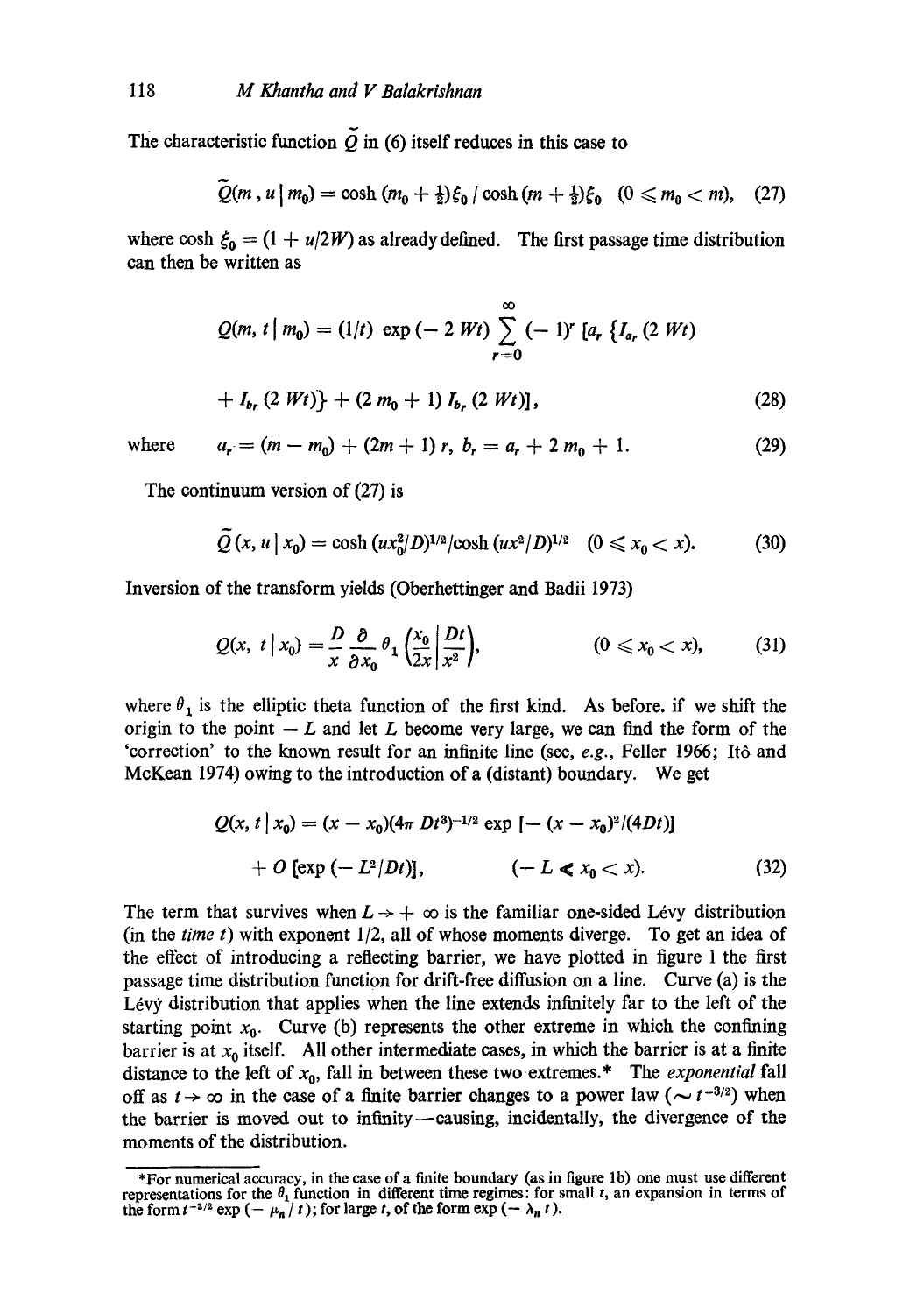

Figure 1. The normalized first passage time distribution function  $Q(x, t | x_0)$  for unbiased diffusion on a line. Curve  $(a)$  (a Lévy distribution) corresponds to diffusion on an infinite line. Curve (b), related to an elliptic theta function, corresponds to a reflecting barrier at the starting point  $x_0$  itself. Both distributions are unimodal, with the peak at  $t = (x - x_0)^2/(6 D)$ . The total area under each curve is unity. Curve (b) falls off exponentially as  $t \to \infty$ , while (a) decays according to a power law. Both the abscissa and the ordinate in this figure are on logarithmic scales, to highlight this fact.

Finally, it is noteworthy that the Lévy distribution given in  $(32)$  [or its discrete counterpart in (24), with  $f = 1$  and  $g = 0$ ] is just  $(x - x_0)/t$  [or  $(m - m_0)/t$ ] times the corresponding conditional probability density  $P(x, t | x_0)$  [probability  $P(m, t | m_0)$ ] for drift-free diffusion [symmetric random walk] on the infinite line [ehain]. One may ask whether this property is shared by any other type of random walk on the infinite line or chain. We have been able to show\* that, of the entire class of 'continuous time random walks', this property holds good only in the Markov ease, *i.e.*  only if the distribution of the pausing time between the steps of the random walk is an exponential one, the situation considered in this paper. Remarkably enough, however, there exist even more general types of temporally-correlated random walks for which the property does hold good. And there are, too, 'temporally fraetal' continuous time random walks for which a simple generalisation of the property obtains. These results will be presented elsewhere.

### **Acknowledgements**

MK acknowledges the financial support of the Department of Atomic Energy, India, in the form of a fellowship, The authors are grateful to Prof. R Vasudcvan for a

<sup>\*</sup>See footnote on p. 112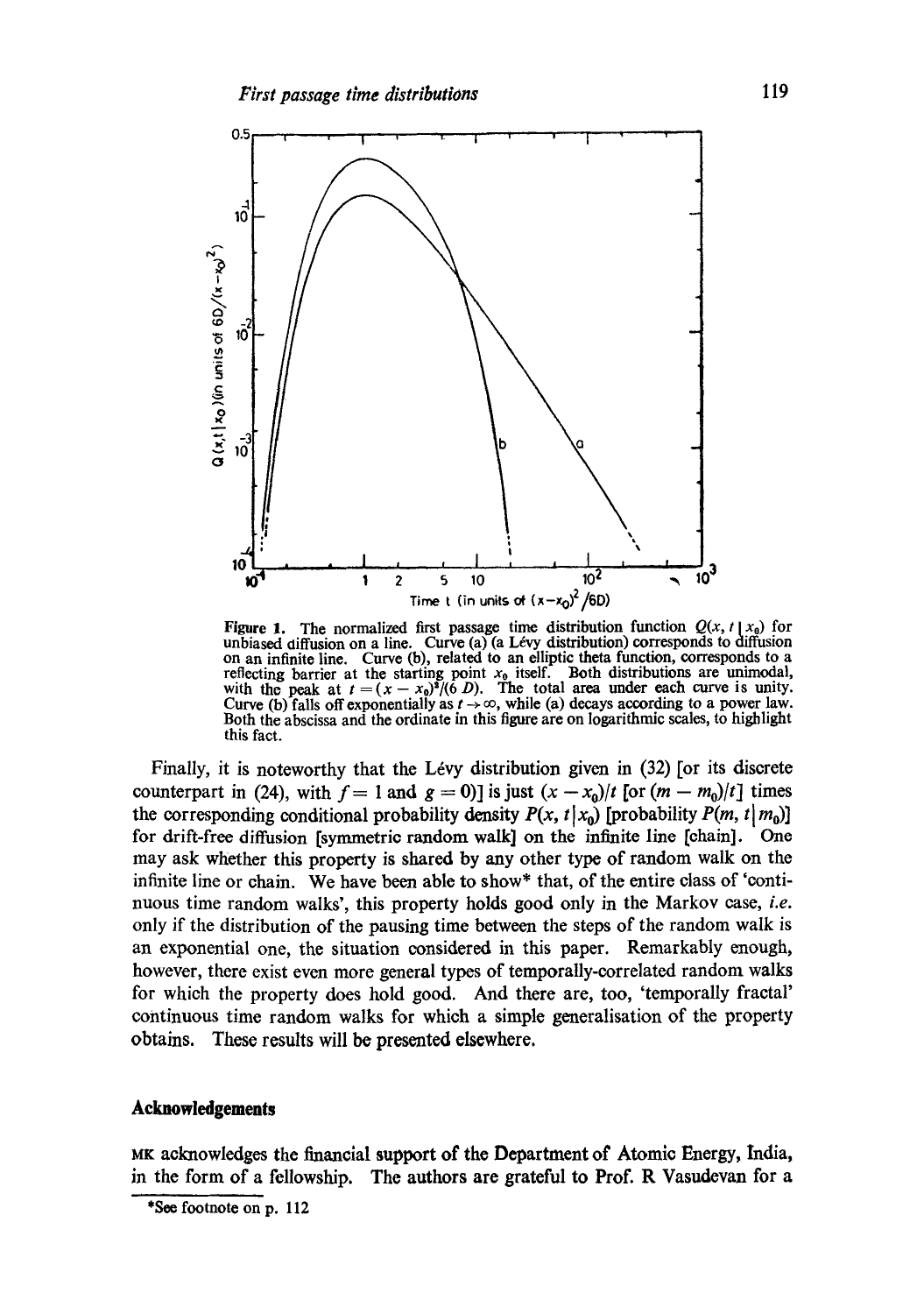valuable discussion, and to a referee for numerous suggestions for the improvement of both the style and the contents of this paper, va thanks Profs G Caglioti, C E Bottani and their colleagues for their warm hospitality and generous help during his stay at the Politecnico di Milano when this manuscript was revised.

## **Appendix**

#### $P(m, t | m_0)$  for a biased random walk on a finite chain

We indicate in brief how the result quoted in (5) is derived. The conditional probability  $P(m, t | m_0)$  for a standard random walk on a chain *via* nearest-neighbour jumps obeys the master equation for a Markov process, namely,

$$
\frac{\partial}{\partial t}P(m, t \mid m_0) = W_{m, m+1} P(m+1, t \mid m_0) + W_{m, m-1} P(m-1, t \mid m_0)
$$

$$
- (W_{m+1, m} + W_{m-1, m}) P(m, t \mid m_0), \tag{A1}
$$

where  $W_{m,m'}$  is the transition rate for a jump from  $m'$  to  $m$ . We now specialise to a biased random walk on the bounded set  $\{0, 1, ..., N\}$ , with reflecting boundaries at 0 and N, and the initial condition  $P(m, 0 | m_0) = \delta_{m,m_0}$ . The Laplace transform of the master equation can then be written in the matrix form

$$
\mathbf{A}\ \widetilde{P}(u; m_0) = \delta(m_0). \tag{A2}
$$

Here the *m*th element of the column vector  $\tilde{P}(u; m_0)$  [or  $\delta(m_0)$ ] is  $\tilde{P}(m, u | m_0)$  [or  $\delta_{m,m_0}$ . The elements of the asymmetric, tridiagonal matrix A are given by

$$
A_{mm'} = (u + 2W) \delta_{mm'} - W(1 - g) \delta_{m+1,m'} - W(1 + g) \delta_{m-1,m'}
$$
  
\n
$$
A_{0m'} = [u + W(1 + g)] \delta_{0m'} - W(1 - g) \delta_{1m'}
$$
  
\n
$$
A_{Nm'} = -W(1 + g) \delta_{N-1,m'} + [u + W(1 - g)] \delta_{Nm'},
$$
\n(A3)

where  $1 \le m \le N$ ,  $0 \le m' \le N$ , and the bias is parametrised by g, with  $-1 < g < 1$ . The  $(N+1)$  eigenvalues of A are

$$
\lambda_0 = u, \ \lambda_r = u + 2W \left[ 1 - (1 - g^2)^{\frac{1}{2}} \cos \left\{ r \pi / (N+1) \right\} \right], \ r = 1, \ \ldots, \ N, \tag{A4}
$$

with  $\lambda_0$  corresponding to the steady-state solution. Using the right and left eigenvectors of the asymmetric matrix A, we can construct a matrix that diagonalises A, and thence the inverse  $A^{-1}$ . This procedure yields, after all the algebra is done, the result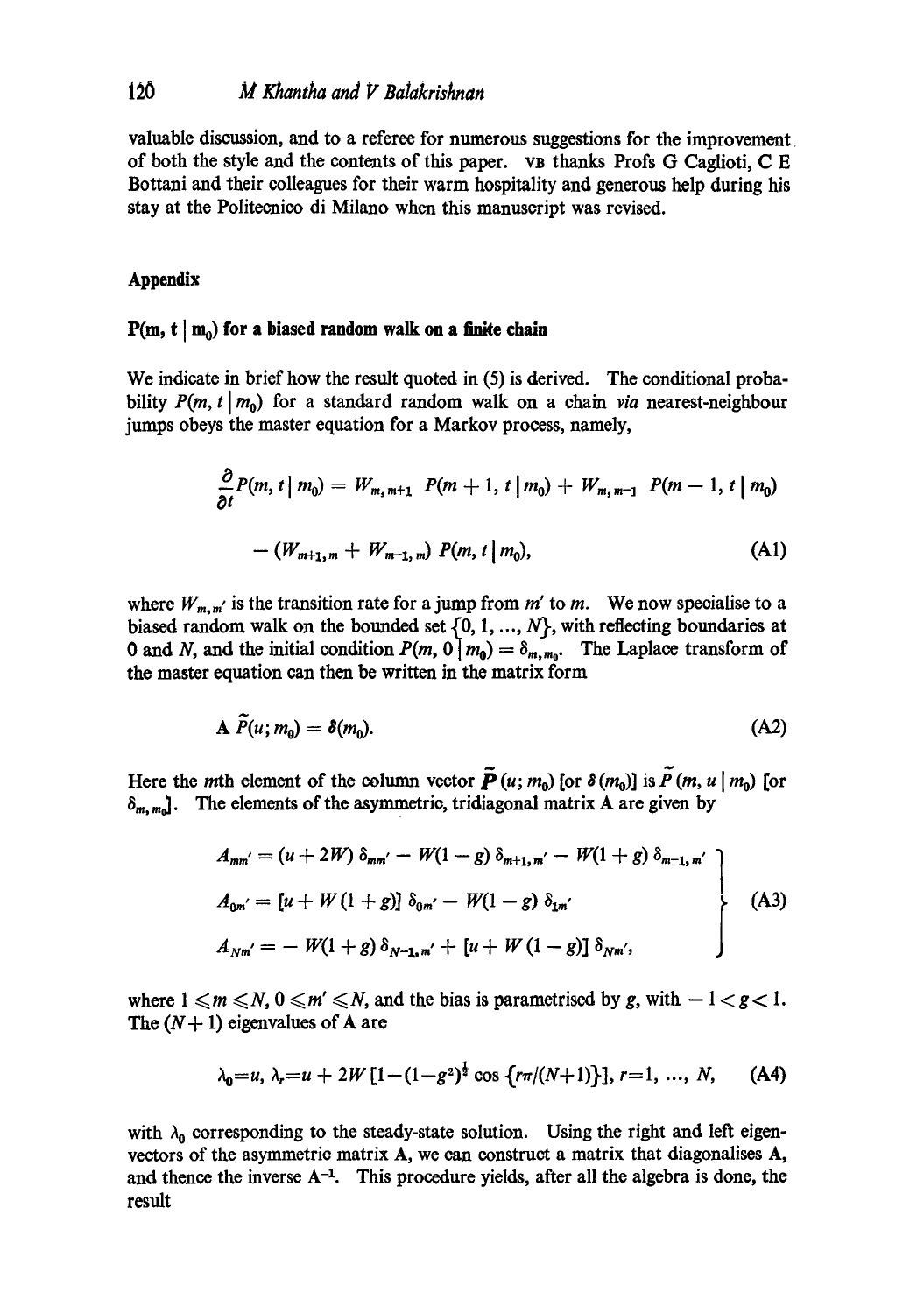$$
\tilde{P}(m, u \mid m_0) = \frac{1}{u} \frac{(1-f) f^m}{(1-f^{N+1})} + \frac{2}{(N+1)} f^{(m-m_0)/2}.
$$
\n
$$
\sum_{r=1}^N \frac{\left\{\sqrt{f} \sin\left(\frac{(m+1) \, r\pi}{N+1}\right) - \sin\left(\frac{m \, r\, \pi}{N+1}\right)\right\} \, \left\{m \to m_0\right\}}{\left(1 - 2\sqrt{f} \cos\frac{r\pi}{N+1} + f\right) \left[u + 2W(1-g^2)^{1/2} \cos\left(\frac{r\pi}{N+1}\right)\right]},
$$
\n
$$
(0 \le m, m_0 \le N),
$$
\n(A5)

where  $f = (1 + g)/(1 - g)$ . The first term on the right represents, as may be guessed, the transform of the steady-state solution. It is expedient to split this term into partial fractions and to combine it with the second term, to obtain

$$
\tilde{P}(m, u \mid m_0) = \frac{1}{u} \delta_{N, m} \delta_{N, m_0} + \frac{2}{(N+1)} f^{(m-m_0)/2}
$$
\n
$$
\sum_{r=1}^{N} \left[ u + 2W(1 - g^2)^{1/2} \cos\left(\frac{r\pi}{N+1}\right) \right]^{-1}.
$$
\n
$$
\cdot \left[ \sin\left(\frac{(m+1) r\pi}{N+1}\right) \sin\left(\frac{(m_0 + 1) r\pi}{N+1}\right) + \frac{2W}{u(1+f)} \sin\left(\frac{r\pi}{N+1}\right) \right].
$$
\n
$$
\left\{ \sin\left(\frac{(m+m_0+1) r\pi}{N+1}\right) - \sqrt{f} \sin\left(\frac{(m+m_0+2) r\pi}{N+1}\right) \right\} \right].
$$
\n(A6)

To find a closed form for  $\tilde{P}(m, u | m_0)$ , we must carry out the finite summations in (A6). We have done this, with the help of several auxiliary trigonometric summation formulas we have derived in a straightforward manner, and also the following formulas (Hansen 1975):

$$
\sum_{k=1}^{[(N-1)/2]} \frac{\cos (2\pi k m/N)}{\cosh x - \cos (2\pi k/N)} = \frac{N}{2} \operatorname{cosech} x \operatorname{cosech} (Nx/2)
$$
  
\n
$$
\cosh \left\{ \left( \frac{N}{2} - m + N \left[ \frac{m}{N} \right] \right) x \right\} - \frac{1}{4} \operatorname{cosech}^2 (x/2) - \frac{1}{8} (-1)^m
$$
  
\n
$$
(1 + (-1)^N) \operatorname{sech}^2 (x/2),
$$
  
\n
$$
\sum_{k=1}^{[(N-2)/2]} \frac{\cos ((2k+1) m \pi/N)}{\cosh x - \cos ((2k+1) \pi/N)} = (-1)^{[m/N]} \frac{N}{2} \operatorname{cosech} x \operatorname{sech} (Nx/2).
$$
  
\n
$$
\cdot \sinh \left\{ \left( \frac{N}{2} - m + N \left[ \frac{m}{N} \right] \right) x \right\} + \frac{1}{8} (-1)^m ((-1)^N - 1) \operatorname{sech}^2 (x/2).
$$
  
\n(A8)